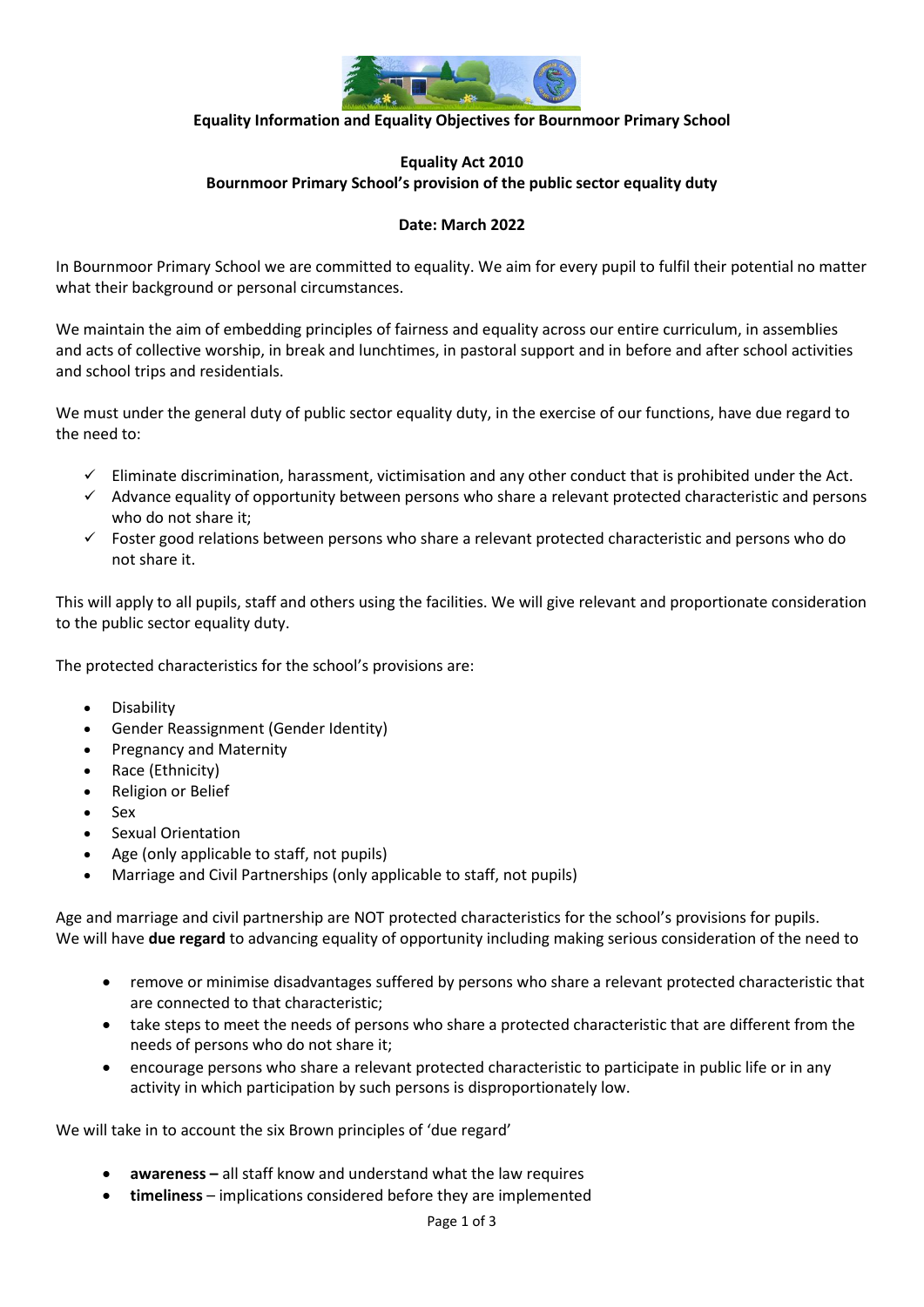- **rigour** open-minded and rigorous analysis, including parent/pupil voice
- **non-delegation –** the PSED cannot be delegated
- **continuous –** ongoing all academic year
- **record-keeping –** keep notes and records of decisions & meetings

We welcome the opportunity to be transparent and accountable. To this end we fulfil the specific duties of the Act by:

- $\checkmark$  publishing our equality information
- $\checkmark$  publishing our equality objectives

We aim to make the information accessible, easy to read and easy to find.

# **Equality Information (last updated March 2022):**

This Equality Information is a summary pupil profile of the school. The information for pupils is collected via data collection sheets completed by parents/carers.

We maintain confidentiality and work to data protection principles. We publish information in a way so that **no pupil** can be identified.

# **Staff Equality Profile:**

Our school employs less than 150 staff members and therefore is not required to publish staff data. The school uses any data collected about its staff demographic in order to inform policies, decisions and the objectives detailed on this document.

# **Pupil Equality Profile:**

| Age                                                                                                                                                                                                                                           | We have pupils aged from 3 to 11 years old in our school.                                                                                                                                    |
|-----------------------------------------------------------------------------------------------------------------------------------------------------------------------------------------------------------------------------------------------|----------------------------------------------------------------------------------------------------------------------------------------------------------------------------------------------|
| Disability - A person is disabled under the<br>Equality Act 2010 definition if they have a<br>physical or mental impairment that has a<br>'substantial' and 'long-term' negative<br>effect on their ability to do normal daily<br>activities. | Our numbers are so small it would not be appropriate to publish<br>this information. We ensure reasonable adjustments are made<br>where appropriate.                                         |
| EAL (English as an Additional Language)                                                                                                                                                                                                       | <b>3% EAL</b>                                                                                                                                                                                |
| Gender Reassignment (Gender Identity)                                                                                                                                                                                                         | We are an inclusive school community and support any pupil<br>exploring their gender identity.                                                                                               |
| <b>Pregnancy and Maternity</b>                                                                                                                                                                                                                | We comply with our equality duty and have planned to deliver<br>education on site if required or offer a place at the Young Parent<br>Group coordinated within the SEND & Inclusion Service. |
| <b>Pupil Premium</b><br>(Although this isn't a protected<br>characteristic under the Equality Act, our<br>school feel it is an important aspect of our<br>school profile)                                                                     | 44% pupils eligible for Pupil Premium                                                                                                                                                        |
| Race (Ethnicity)                                                                                                                                                                                                                              | Our numbers are so small it would not be appropriate to publish<br>this information.                                                                                                         |
| Religion and Belief                                                                                                                                                                                                                           | Our numbers are so small it would not be appropriate to publish<br>this information.                                                                                                         |
| <b>SEND</b>                                                                                                                                                                                                                                   | 12% pupils identified by school with a Special Educational Need                                                                                                                              |